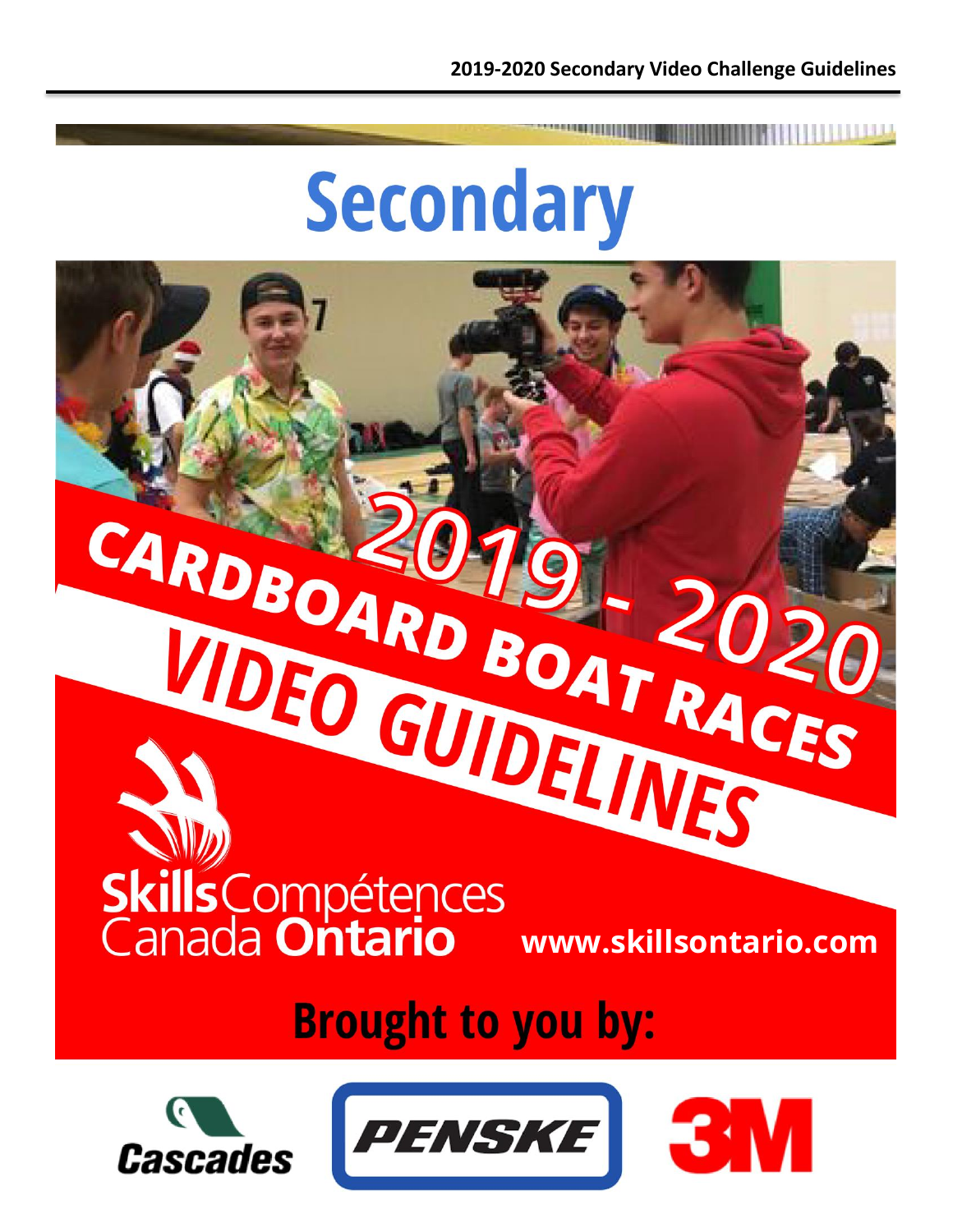**If there is any discrepancy between the English and French information herein, the English version shall stand.**

**Registration opens Wednesday, September 18 th at 9:00 am!** Please visit <https://www.eventbrite.com/o/skillscompetences-ontario-26700023961> to begin the registration process.

Skills Ontario would like to invite your school to participate in one of the annual Video Challenges being held during the 2019-2020 school year in conjunction with the Cardboard Boat Races.

Additional dates may be added, please check the [website](http://www.skillsontario.com/competitions/cardboard-boat-races-and-video-challenges) for our most up to date information. The registration fee is \$60.00 per team, in addition to the annual Skills Ontario affiliation fee.

#### **DRAFT SCHEDULE OF THE DAY\*\***

| <b>TIME</b>               | <b>DESCRIPTION</b>                              |
|---------------------------|-------------------------------------------------|
| $9:00$ a.m. $-9:15$ a.m.  | Arrival and sign-in                             |
| $9:15$ a.m. $-9:30$ a.m.  | Welcome and orientation                         |
| $9:30$ a.m. $-11:30$ a.m. | <b>Boat construction</b>                        |
| 11:30 a.m. $-12:15$ p.m.  | Clean up and lunch                              |
| 12:15 p.m. $-$ 12:30 p.m. | Boat teams prepare to enter pool by heat number |
| 12:30 p.m. $- 2:30$ p.m.  | Race and weight challenges                      |
| $2:30$ p.m. $- 2:45$ p.m. | Results tabulation                              |
| $2:45$ p.m. $-3:00$ p.m.  | <b>Awards Presentation</b>                      |

**\*\* Times will vary according to race location and pool availability**

# **ELIGIBILITY**

- Affiliated secondary schools may enter two (2) teams of two (2) students each.
- Please note registration is on a first-come, first-serve basis.
- Students participating in the Cardboard Boat Race as a boat team member cannot also register in the Video Challenges as a video team member.
- Teams must be made up of students from the same school.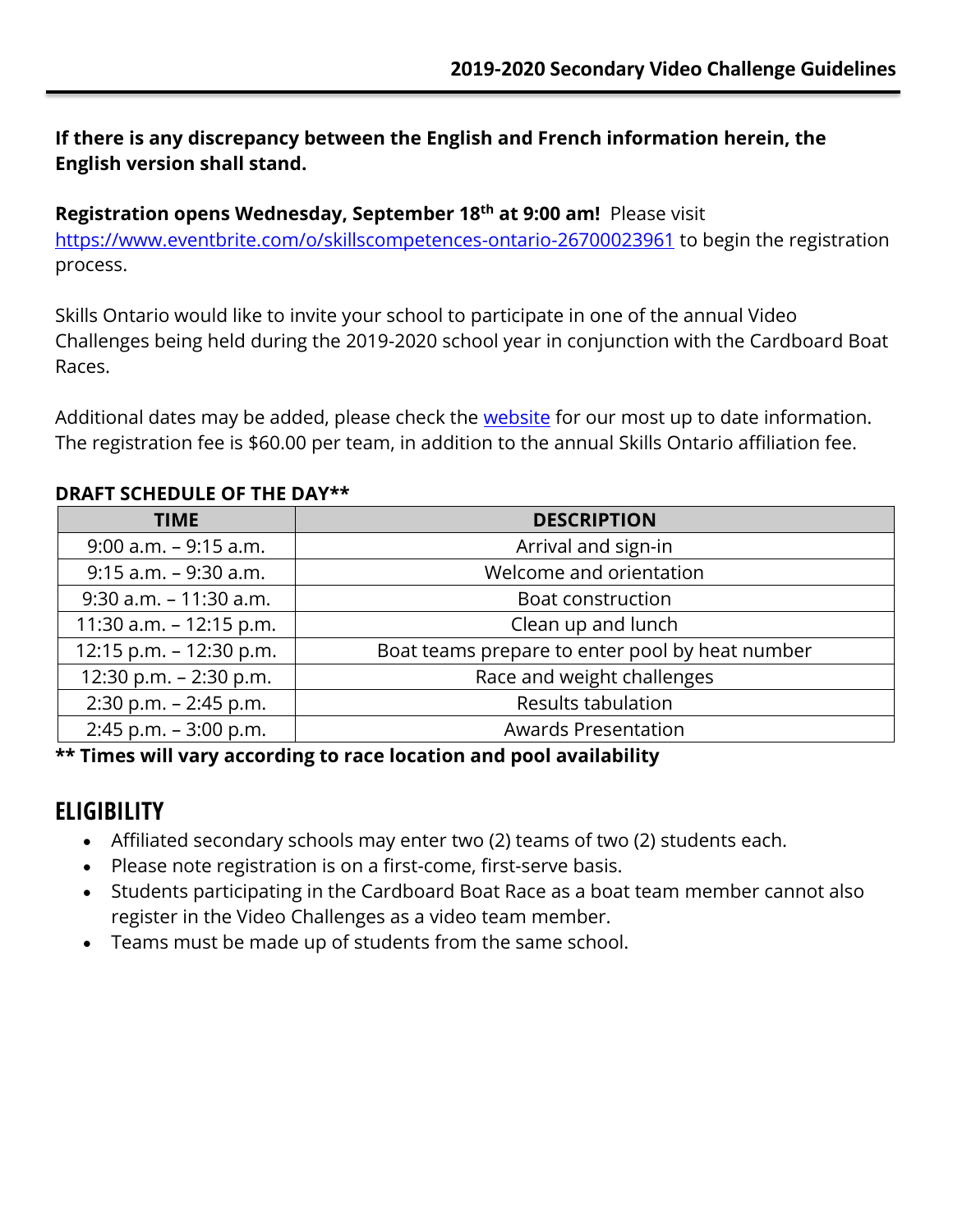# **REGISTRATION PROCESS**

- **Step #1** Teachers reserve team space(s) online at [https://www.eventbrite.com/o/skillscompetences-ontario-26700023961.](https://www.eventbrite.com/o/skillscompetences-ontario-26700023961) This must be done a minimum of two (2) weeks prior to the event, but please note that most races fill up shortly after registration opens.
- **Step #2** Bring individual team member signed waivers directly to the event. Any student that does not have a signed waiver form with them will not be permitted to compete.

#### **Cancellations must be received no later than one (1) week prior to the event to avoid being charged full registration fees.**

**\*\*IMPORTANT: Students will not be permitted to participate if Skills Ontario does not** receive a completed and signed copy of "SKILLS ONTARIO PARTICIPANT CONDITIONS FOR 2019- 2020 PROGRAMS AND COMPETITIONS" form for each individual team member on the day of the event.

# **PURPOSE OF THE CHALLENGE**

To evaluate the students' proficiency in the television/video communications field. To prepare students for future participation in the Skills Ontario Competition in the TV Video Production contest and to inspire students to consider this field as a career choice.

# **SKILLS AND KNOWLEDGE TO BE TESTED**

- Production planning and design
- Camera work
- Audio use
- Editing
- Teamwork
- Time Management
- Problem Solving
- Literacy

# **ASSIGNMENT**

Teams of two students (from the same school) produce and edit, **one** informational/promotional production (**narrative video**) on the Cardboard Boat Races. All aspects of filming of this production must be done on-site by the contestants. This challenge is a province-wide challenge. All submitted videos will be judged against each other.

Teams should come prepared with prior knowledge of Skills Ontario, its mandate and programs, as well as a good understanding of the Cardboard Boat Races, their purpose, rules and regulations.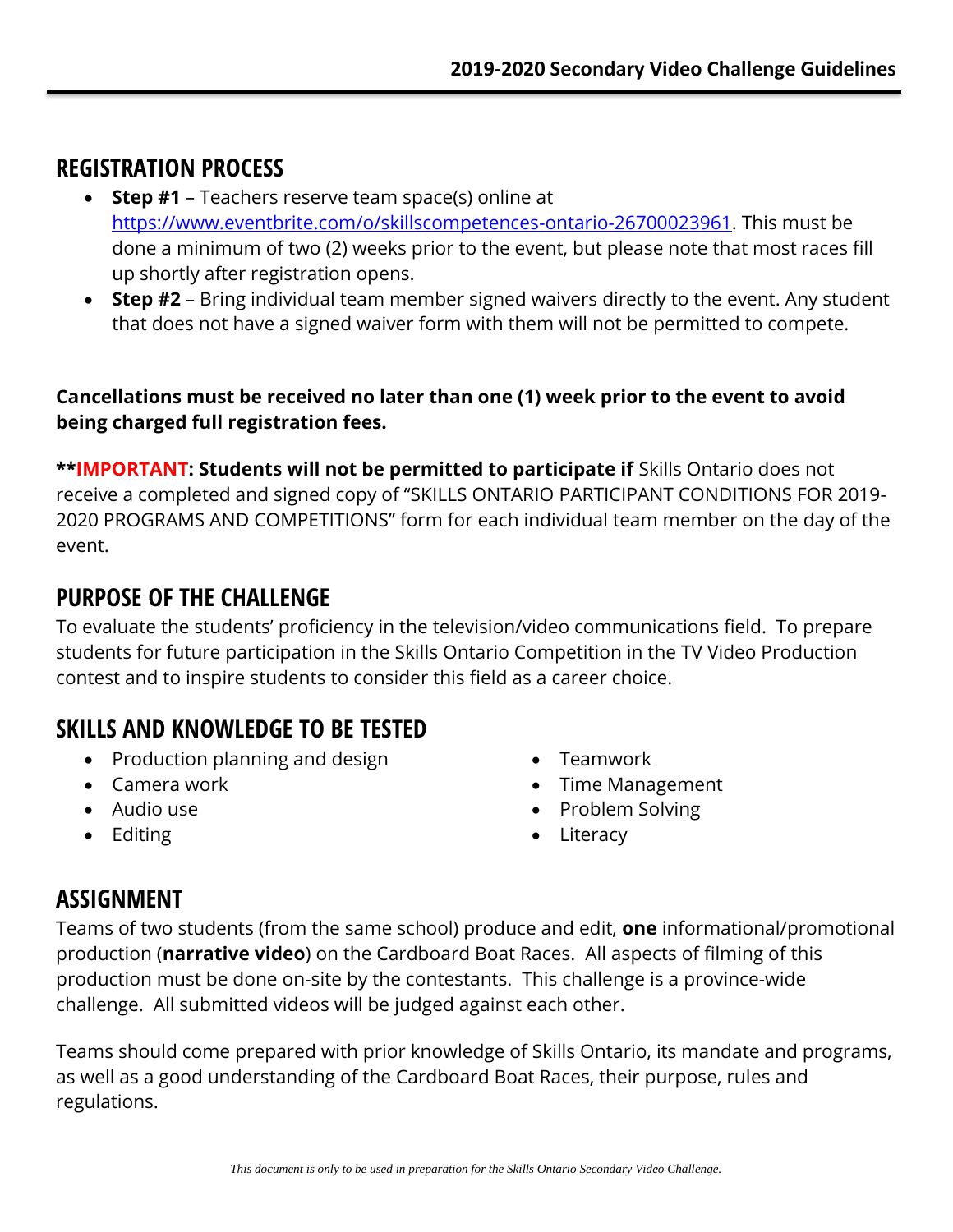# **NARRATIVE VIDEO SPECIFICATIONS**

- Videos must be between 60 120 seconds in length (credits may run longer and will not affect scores)
- All footage must be filmed on-location at the event
- Videos should include:
	- o footage of the event
	- o interviews
	- o recognition of event sponsors
- Music must be copyright cleared

# **PRODUCTION BRIEF**

Students will create a one-page bulleted outline for each video that will be handed in with their video submission stating the following:

- Target audience
- Goals and objectives
- Approach

# **EQUIPMENT AND MATERIALS**

Supplied by the competitor (suggested):

- One video capture device
- Lighting gear
- Batteries and recharger
- Equipment used
- Innovative solutions to problems

- One microphone (and microphone cable)
- Headphones
- Tripod

# **PROTECTION OF PRIVACY**

In an effort to help protect the privacy of students participating in the Cardboard Boat Races, students that do not have their parent/guardian's permission to be photographed will be asked to wear an identifier for the duration of the event. This will help ensure that students without a signed photograph waiver do not appear in photos or videos that could be used in publications or get posted on social media websites or the Skills Ontario website. It is the Video Challenge competitor's responsibility to ensure that students wearing identifiers do not appear in their productions. Productions which include students wearing identifiers will not be posted on the web for public viewing and will not be permitted to be entered in the People's Choice Award.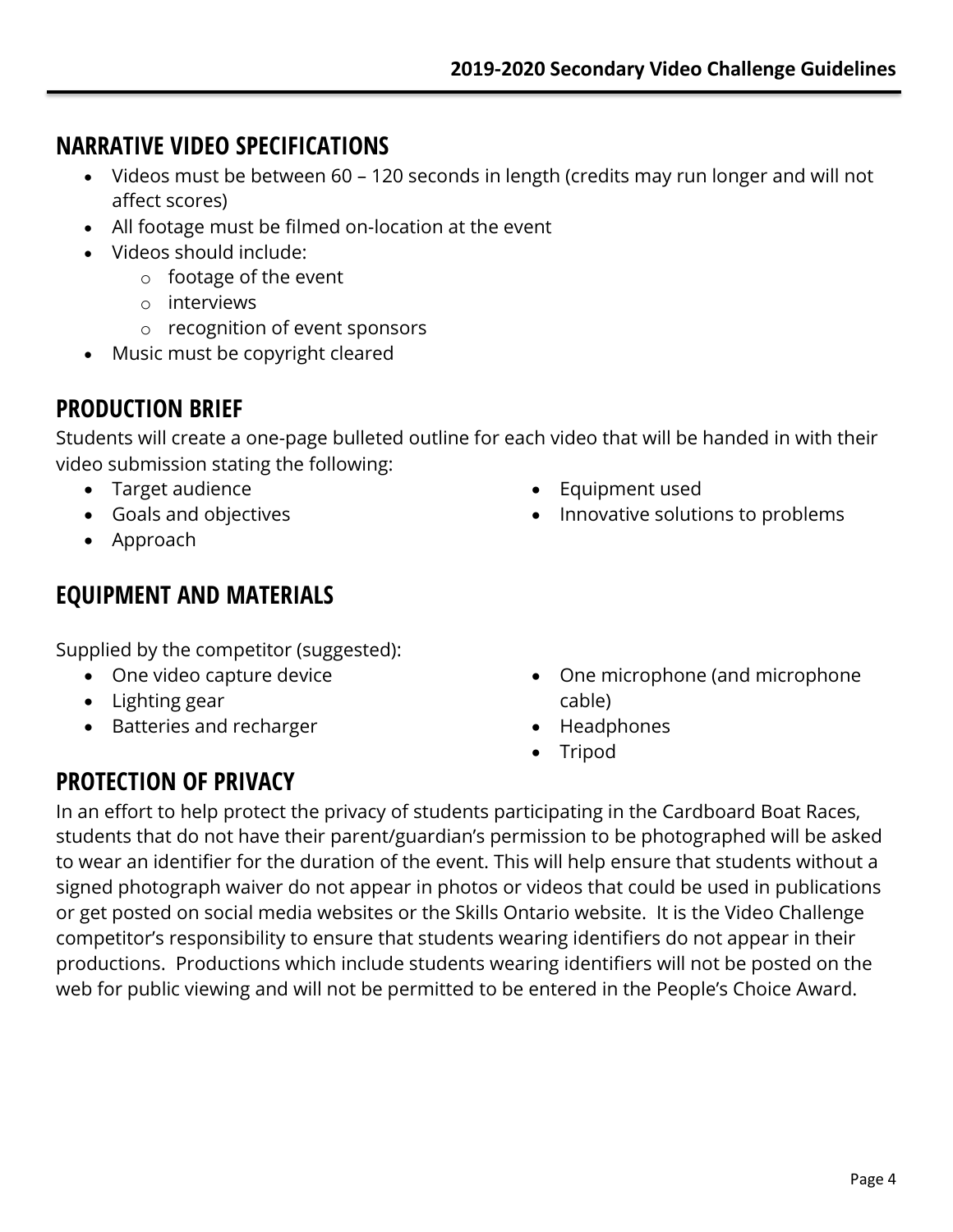| <b>JUDGING CRITERIA</b> |                                                                    |     |
|-------------------------|--------------------------------------------------------------------|-----|
| <b>Production Brief</b> | Target audience, goals and objectives, approach, equipment used,   | 5   |
|                         | innovative solutions to problems                                   |     |
| <b>Camera Work</b>      | Composition and technical operation                                | 15  |
| <b>Audio</b>            | Clarity, consistency, appropriate use, overall mix                 | 15  |
| <b>Editing</b>          | Flow, pacing, transitions, effects, graphics                       | 15  |
| <b>Storytelling</b>     | Evidence of planning, introduction and closing, fulfills goals and |     |
|                         | objectives, coherency, effective writing and/or information        | 20  |
|                         | appropriate to subject matter, target audience and style of video  |     |
| Approach                | Style, effective combining of imagery, sound and graphics          | 15  |
| <b>Overall Impact</b>   | Cohesiveness, impression, emotion                                  | 15  |
|                         | ΤΩΤΑΙ                                                              | 100 |

In the event of a tie, the team with the highest score in Storytelling shall be the winner.

# **SAFETY**

Safety is a priority at all Skills Ontario events. At the discretion of the judges or Skills Ontario staff any competitor can be removed for acting in an unsafe manner.

It is the responsibility of the competitors to obtain permission to videotape on the pool deck. Safety rules in place at each location must be followed. The facility lifeguards may provide guidance as needed. For reasons of safety, no student should expect access to all areas. For the duration of this event, Skills Ontario staff will have final authority on matters of safety. **Video teams are not permitted to enter the water, however they can submerge waterproof cameras such as GoPro's under the water or attach onto the boat representing the same school at the discretion of the Boat Race team.**

# **RULES AND REGULATIONS**

- Computer imaging, copyright-cleared music, and special effects is expected during the editing and production process.
- Videos must be uploaded to YouTube, and the link to the video must be emailed to Skills Ontario [\(boatraces@skillsontario.com\)](mailto:competitions@skillsontario.com) by the submission deadline. Each submission must have the school name and team # noted within the submission email. Submissions that are missing this information, or not emailed to [boatraces@skillsontario.com](mailto:boatraces@skillsontario.com) before the deadline will not be accepted
- Each TEAM must title their video on YouTube following this pattern: **SCHOOL NAME, TEAM #**
- **Production is worth 5% of your team's overall mark**. A production brief must be included in the video description box on YouTube, and be no longer than 250 words.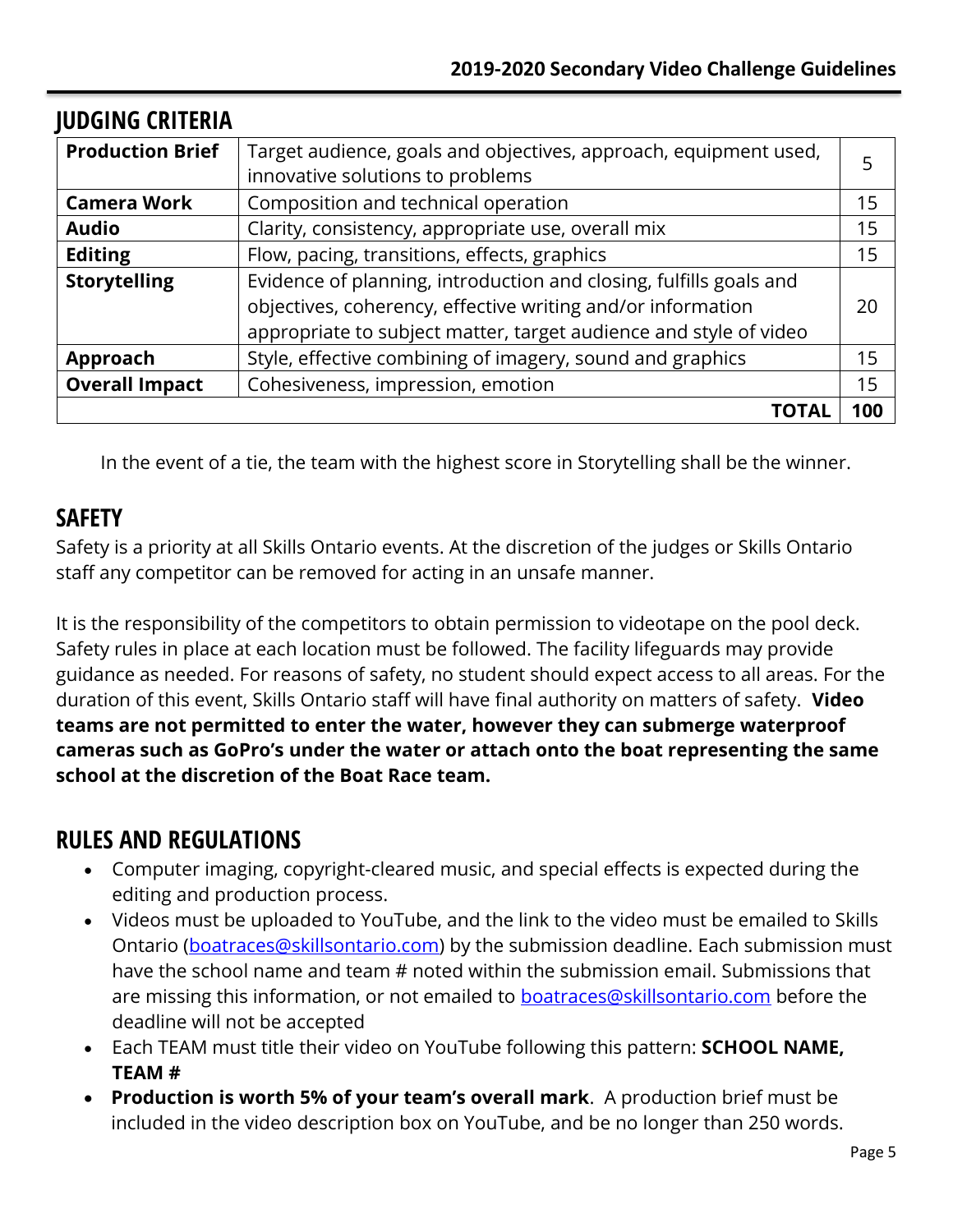- Immediate disqualification may occur at the discretion of the judges or Skills Ontario staff if a competitor engages in any one of the following:
	- o Acts inappropriately
	- o Shows disregard for the safety of themselves or those around them
	- o Breaks the established rules and regulations or displays dishonest conduct (cheating)

# **CLOTHING REQUIREMENTS**

Competitors appearing in their own productions are to be dressed in a clean appropriate manner and are asked not to wear clothing with logos or printing. The *exception* to this rule is the logo of the school or school board that the competitor is representing.

# **MEALS**

Skills Ontario will provide a lunch and a drink for competitors. Lunch is likely to be two slices of cheese pizza and one juice/water. **If the competitor has specific dietary needs/restrictions or tastes, it is recommended they bring a lunch/snacks with them.** Any food brought to the venue must be nut free. Any products containing nuts found on-site will be removed.

# **PROJECTS**

Once the video is submitted to Skills Ontario it becomes the property of Skills Ontario and may be used to promote this event. Videos may be posted online on social media websites, posted on the Skills Ontario website or used for other promotional purposes. Videos will not be returned to the competitors after judging. Competitors are encouraged to keep a copy of their videos for their portfolios.

# **POST RACE**

- 1. Produce and edit video at school.
- 2. Write your production briefs (\***NEW**\* Please include your production brief in the video description box on YouTube).
- 3. Upload your video to YouTube (Please ensure your video is **NOT** set to private, or else it will not be visible to judges), and share the link to your video with Skills Ontario by emailing boatraces@skillsontario.com.
- 4. The final video must be received no later than *4pm* on *March 6th, 2020.* Late submissions **will not** be considered for evaluation.
- 5. A confirmation email will be sent to the team's advisor once the video has been received. Please note that it is the responsibility of the team's advisor to contact Skills Ontario if a submission has been made and a confirmation of receipt email has not been received within acceptable delays.